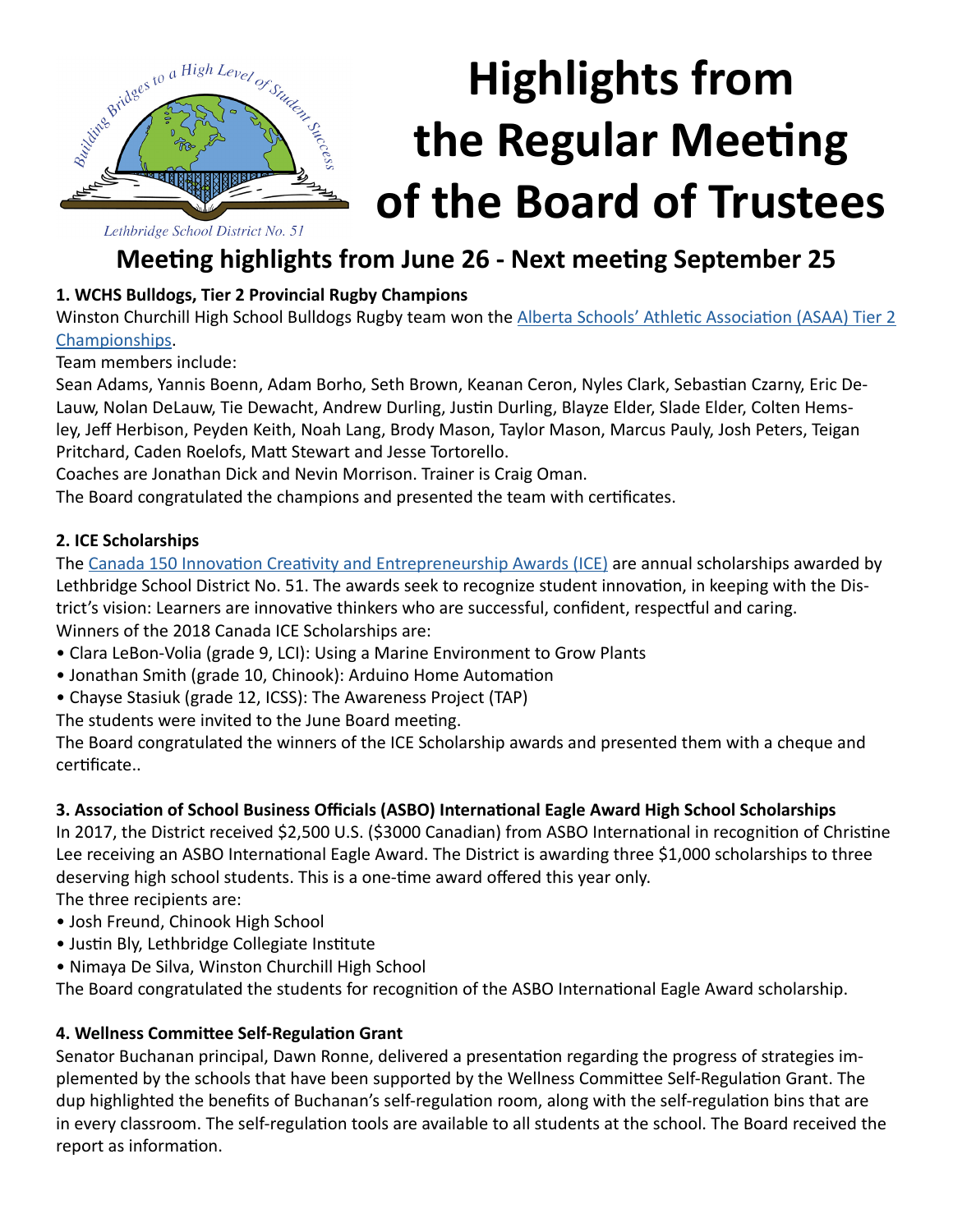#### **5. Approval of International Trips**

Lethbridge Collegiate Institute (LCI) requested approval to take the wrestling team to a tournament in Cut Bank, Montana, USA, from January 3rd to January 5th, 2019. Information regarding the educational benefits of the trip and the proposed itinerary was attached. The estimated cost per student is \$20, over and above their regular athlete fees. Any students unable to afford the additional cost would have their registration fee covered by the program.

LCI is requesting approval to take choir students on a tour of Ireland from April 18th to April 28th, 2019. Information regarding the educational benefits of the trip and the proposed itinerary was attached. The estimated cost per student is \$3,994. Fundraising opportunities will be available to students to offset the cost of the trip. Winston Churchill High School (WCHS) is requesting approval to take band students on a southern California, USA tour from February 16th, 2019 to February 23rd, 2019. Information regarding the educational benefits of the trip and the proposed itinerary were attached. The estimated cost per student is \$1,540. Fundraising opportunities will be available to students to offset the cost of the trip.

The LCI wrestling trip to Cut Bank, Montana, USA from January 3rd to January 5th, 2019, was approved, on the condition all District policies and procedures are strictly followed.

The LCI choir tour of Ireland from April 18th to April 28th, 2019 was approved, on the condition all District policies and procedures are strictly followed.

The WCHS band tour of Southern California, USA from February 16th to February 23rd, 2019 was approved, on the condition all District policies and procedures are strictly followed.

#### **6. Authorization of High School Locally Developed Courses**

Alberta Education requires that all locally developed senior high school courses be authorized for use by the Board of Trustees. District high schools would like to use the following courses to enhance student learning:

- Academic Achievement through English Language and Development 15, 25 and 35 for 3 credits from September 1st, 2018 to August 31st, 2021; Chemistry (Advanced) (2018) 35 for 3 credits and Technical Theatre 15,25 and 35 for 3 and 5 credits from September 1st, 2018 to August 31st, 2022 all acquired from Calgary School District No. 19; - Forensic Studies 25 and 35 for 3 credits from September 1st, 2018 to August 31st, 2020 acquired from Edmonton School District No. 7;

- Learning Strategies (2018) 15, 25 and 35 for 3 and 5 credits from September 1st, 2018 to August 31st, 2022 acquired from Calgary Roman Catholic Separate School District No. 1;

- Psychology – Abnormal 35 for 3 credits from September 1st, 2018 to August 31st, 2022 acquired from Pembina Hills Regional Division No. 7; and Portfolio Art 35 for 3 and 5 credits from September 1st, 2018 to August 31st, 2019 acquired from Edmonton Catholic Separate School District No. 7.

- Psychology – Abnormal 35 for 3 credits from September 1st, 2018 to August 31st, 2022 acquired from Pembina Hills Regional Division No. 7; and

- Portfolio Art 35 for 3 and 5 credits from September 1st, 2018 to August 31st, 2019 acquired from Edmonton Catholic Separate School District No. 7.

The Board of Trustees approved the use of locally developed senior high school courses as delineated above, including any learning resources detailed in the course outlines for use in all of our District High Schools.

#### **7. Policy Review**

District policies are reviewed on a continuous basis to ensure they reflect the position of the Board. The Policy Advisory has representation from the Board, District School Council, each of the employee groups, and District and school administration.

The Board adopted revisions to the following policies, found on Page 31 of the [AGENDA:](http://www.lethsd.ab.ca/documents/general/2018-06-26%20Board%20Meeting%20Agenda.pdf)

606.5 Home Education/Distance Learning - Amended

602.1 Early Childhood Services - Amended

605.5 Inclusive Learning Supports – Early Childhood Services (ECS) - Amended

401.2 Local Authority Pension Plan (LAPP) - Amended

805.7 Preservation and Disposal of Records - Amended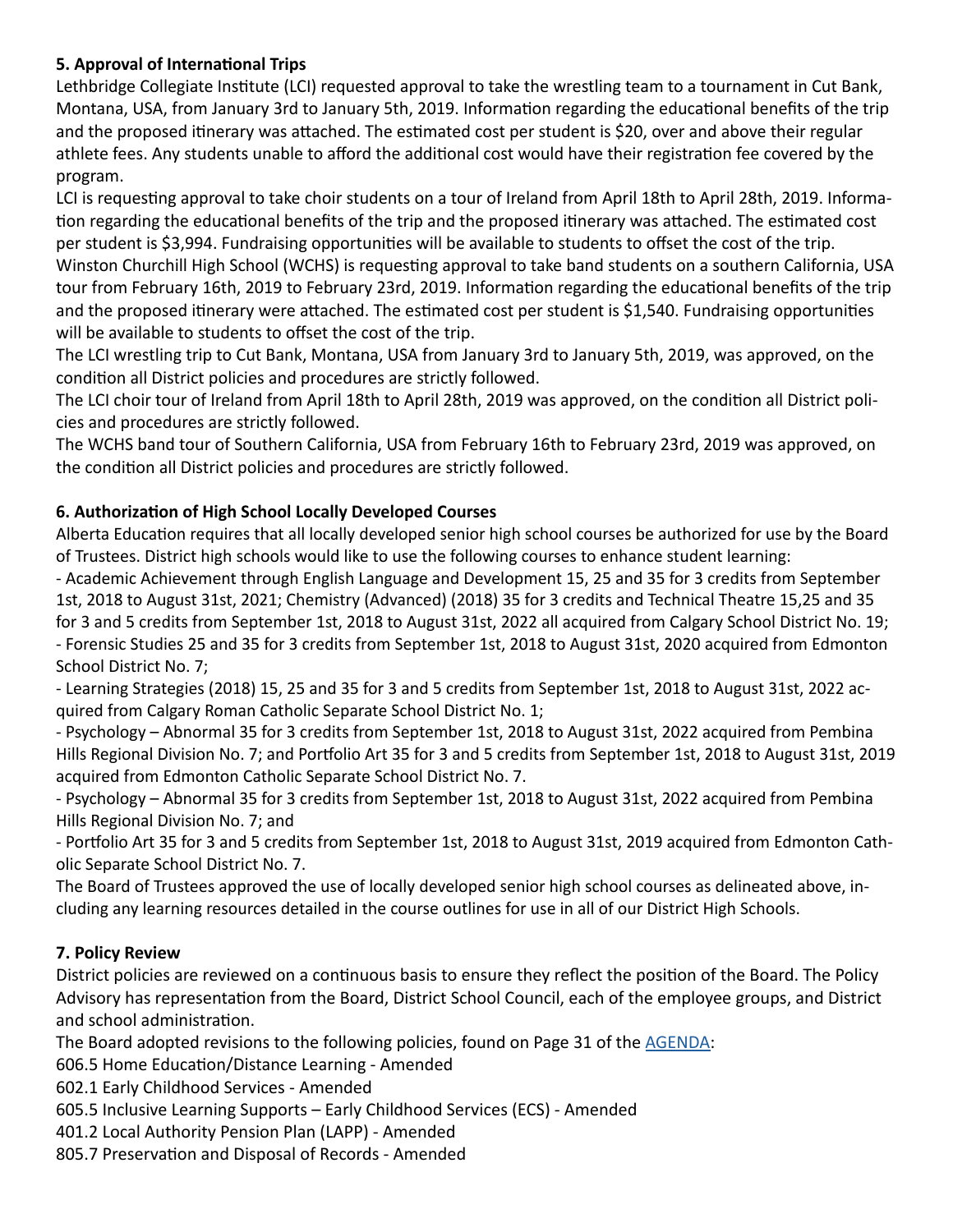#### **8. Third Quarter Financial Report**

The 2017-2018 Third Quarter Financial Report for the District was provided for review. Director of Finance, Mark DeBoer, was in attendance to respond to any questions Trustees had. The report can be found starting on Page 42 of the [AGENDA](http://www.lethsd.ab.ca/documents/general/2018-06-26%20Board%20Meeting%20Agenda.pdf).

The Board received the 2017-2018 Third Quarter Financial Report as presented.

#### **9. 2019-2020 School Year Calendar**

The DRAFT 2019-2020 School Year Calendar was attached for review. The calendar can be found starting on Page 78 of the [AGENDA](http://www.lethsd.ab.ca/documents/general/2018-06-26%20Board%20Meeting%20Agenda.pdf).

The Board approved the 2019-2020 School Year calendar as presented.

#### **10. Policy 502.1 and Student Code of Conduct**

Bill 24 Amendments to the School Act requires a review and confirmation of the District's Welcoming, Caring, Respectful, and Safe Learning Environment Policy, including the Student Code of Conduct.

Lethbridge School District No. 51 Policy 502.1 Welcoming, Caring, Respectful and Safe Learning Environments, was enclosed, as well as a copy of Appendix A "Student Code of Conduct" for Board review.

The Board approved Policy 502.1 Welcoming, Caring, Respectful and Safe Learning Environments and the appended Student Code of Conduct as presented.

#### **11. Standing Committees**

Board of Trustees Committee chairs will need to provide an Annual Report and Terms of Reference Review at the Board meeting in September 2018. The Standing Committees are as follows:

Facilities Committee Policy Advisory Committee Spirit of 51 Committee Board Budget Committee Poverty Intervention Committee Board Audit Committee District Wellness Committee Community Engagement Committee FNMI Advisory Committee Annual reports and terms of reference reviews presented in September 2017 can be found on the website or requested through the Superintendent's office for updating. The Board accepted this as information.

#### **12. Business Affairs Report**

Christine Lee, Associate Superintendent, Business Affairs, reported the southeast elementary school is ready to go to tender. The approval letter for construction of the school has been received, and the District is still awaiting the grant agreement that is still 2-3 weeks away. Planning work on various summer projects and set up for Senator Joyce Fairbairn Middle School is also underway, and the Board was also told a new transportation co-ordinator has been hired by the District.

#### **13. Human Resources Report**

Rik Jesse, Associate Superintendent, Human Resources, highlighted the District's employee recognition efforts, whereby employees are recongized at five-year intervals, starting at year five. Jesse also recapped June's hiring at a glance, as 175 ATA contracts and 298 CUPE 2843 contracts were delivered to various sites across the District on June 14 and 15. He told Board members the District's substitute teacher list is currently at 211, up from 195 in May.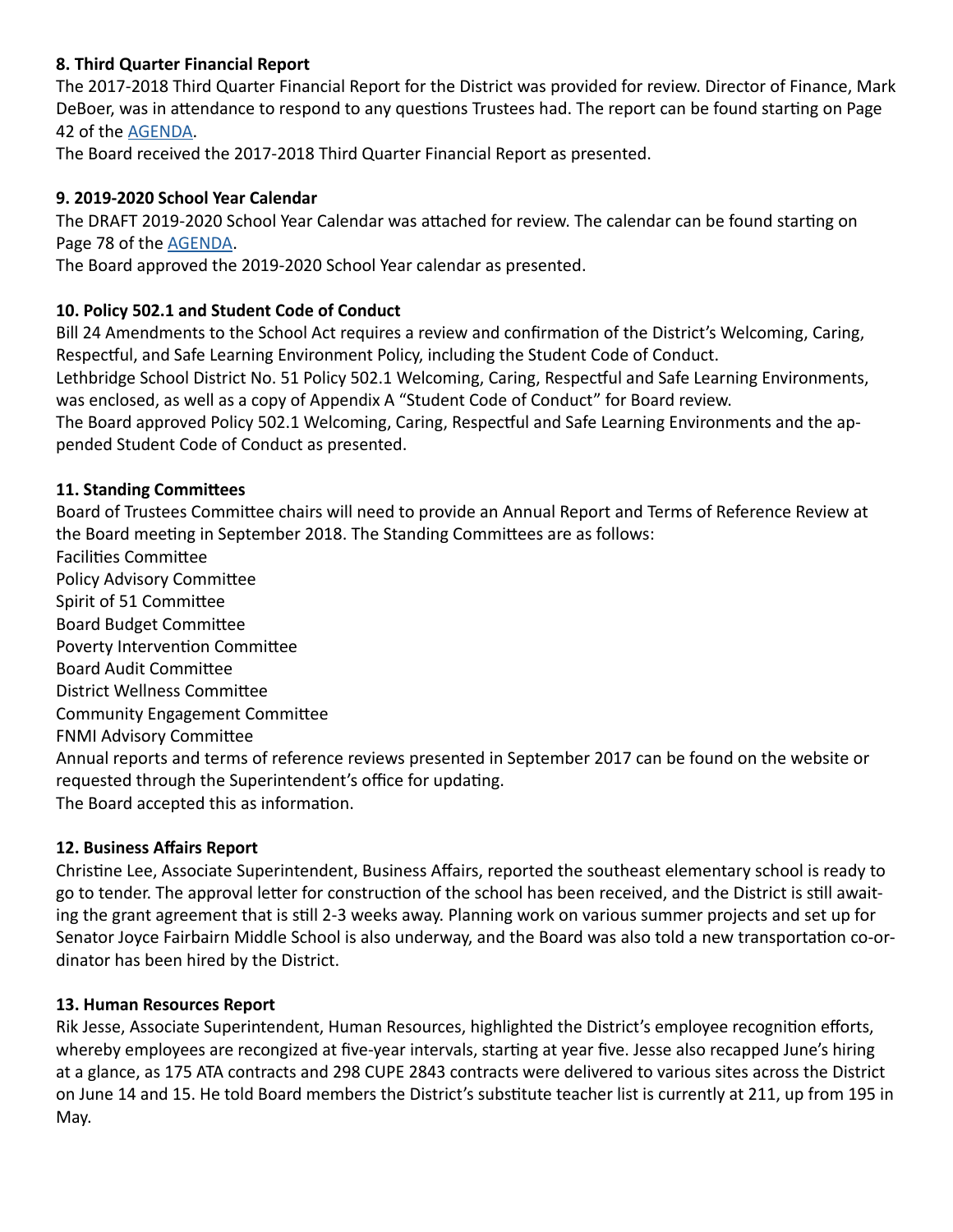#### **14. Instructional Services Report**

Morag Asquith, Associate Superintendent, Instructional Services, reported on the District's First Nations, Metis and Inuit work, and highlighted the June 21 tipi transfer ceremony, held on the front lawn of The Education Centre. She spoke about the Alberta Education Nutrition Programming for 2018/19 School Year and Wellness Grant application Recipients, along with Universal Design for Learning (UDL) Professional Learning Planning.

#### **15. L. H. Bussard Award Winners**

The Board of Trustees of the Lethbridge School District No. 51, in recognition of the valued services rendered by Superintendent L. H. Bussard, authorized the annual presentation of a medal to an upper elementary student showing exceptional creative ability.

The original medal, which was cast in copper alloy and treated with acid, was especially designed by N. C. Johnson, a former Art Coordinator for Lethbridge School District No. 51. The swirling design sweeps the eye outward from Mr. Bussard's profile, symbolizing the spread of the Arts. On the reverse side of the original medal, unity was maintained by six swirling areas symbolic of Art, Music, Drama, with their related fields, Structural Creativity, Creative Rhythmical Movement, and Creative Writing. Each of these respective fields was bound at the centre showing their interdependence and cohesion.

This medal is a tribute to a man whose high educational ideals symbolize the intent of this award. The L. H. Bussard Medal and certificate are presented each year to a Division II student in each elementary school. This student should have demonstrated outstanding ability, imagination and originality in the area(s) of music, art, drama, language arts and physical education.

L. H. Bussard Award Winners for 2018:

Amalie Helm - École Agnes Davidson School Molly Johnsrude - Fleetwood Bawden School Janah Kratchmer - Galbraith School Abbey Zellmer - General Stewart School Tracy Wen - Lakeview School Kathriel Perales - Lethbridge Christian School Averi Lublinkhof - Nicholas Sheran School Shaylene Graham - Park Meadows School Thomas Ellis-Toddington - Dr. Probe School Jordyn White Quills - Senator Buchanan School Nevaeh Christie - Westminster School Lydia Enkirch - Coalbanks School Berkley Manser - Mike Mountain Horse School The Board received the report as information.

#### **16. Acknowledgements of Excellence**

The Board has a long standing practice of acknowledging the efforts of students and staff whose commitment to excellence has resulted in outstanding achievement. Details of accomplishments of note are provided as information. Congratulations to the following District staff and students:

Jonathan Dick (WCHS teacher) was recognized for his leadership as the Southwest Regional Representative on the ATA Health and Physical Education Council (HPEC).

District students played on the Lethbridge Rattlers Ringette team, which won the U16B Provincial Championships in Sherwood Park in March. Team members: Madi Andres (Chinook), Trey Blair (Chinook), Emily Miller (Chinook), Mikayla Miller (Chinook), Brooke Robinson (G.S. Lakie), Kiarra Robinson (Chinook), Brynn Stevenson (LCI), Tehya Trekofski (Chinook) and Emma Zgurski (Chinook).

Turning Points is a Canada wide essay contest for grade 6 – 12. Every year, the organization publishes an anthology built from the best essay contributions for each grade level. G.S. Lakie students in Nicholas Rickards (Grade 7 Teacher) classroom participated.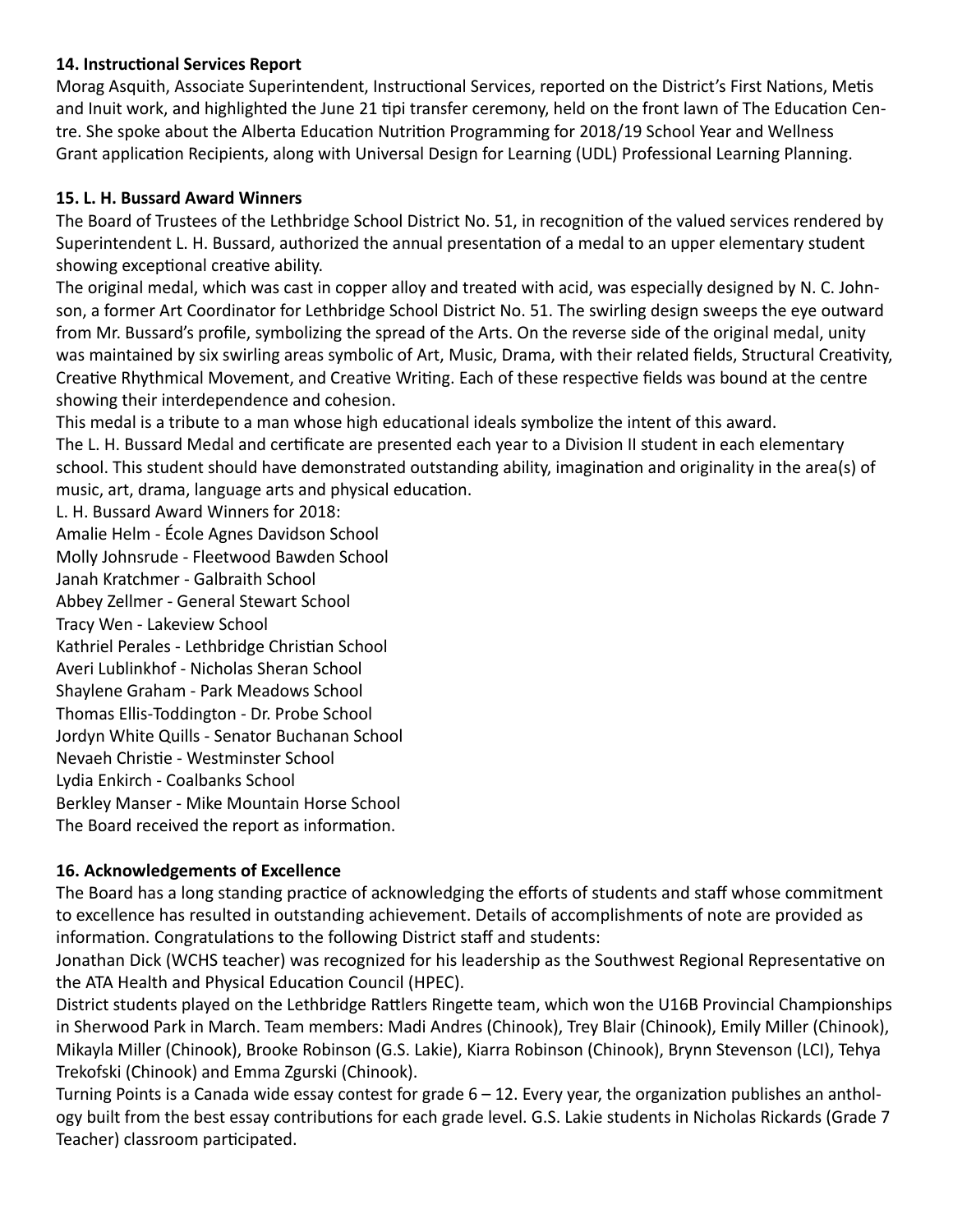#### **16. Acknowledgements of Excellence**

Student winners included Maha Khan (1st), Simon Bain (2nd), Alexis Weitz (3rd) and students with honourable mentions for Ashly Vera Runquist, Brooklyn Ponech, Carter Cook, Ciara Meadows, and Raiyana Shams. Winners will receive plaques, a small financial award, and become published authors in the 2017-2018 anthology. Students who received honourable mentions will be awarded a certificate to acknowledge their authorship as well.

Rae Marie First Charger (Kindergarten student - Nicholas Sheran) was selected as Canada's 2018 Canskate Athlete of the Year.

South Zone Junior High Track and Field Championships held at the University of Lethbridge recently saw the following District awards:

- Gilbert Paterson Middle School captured the 1J banner.
- Aggregate champions included: Kenzie Kutsch (bantam girls Gilbert Paterson), Aidan Doyle (bantam boys - G.S. Lakie), Orion Legg (midget boys – Gilbert Paterson), and Cayla Stimson (juvenile girls – WCHS)
- Kenzie Kutsch (Gilbert Paterson) 1st place bantam girls 100 metres, 200 metres, long jump, and triple jump
- Jenna Danyluk (G.S. Lakie) 1st place bantam girls 1500 metres
- Jonah Pinksen (Gilbert Paterson) 1st place bantam girls 3000 metres
- Grace Hansen (Gilbert Paterson) 1st place midget girls 200 metres
- Lily Neill (Gilbert Paterson) 1st place midget girls 80 metre hurdles
- Mia Westrop (Gilbert Paterson) 1st place midget girls 800 metres
- Emma Zgurski (Chinook) 1st place juvenile girls shot put
- Aidan Doyle (G.S. Lakie) 1st place bantam boys 100 metres, long jump, and triple jump
- Owen Thompson (Gilbert Paterson) 1st place bantam boys 80 metre hurdles
- Abed Al Sayyed (G.S. Lakie) 1st place bantam boys 1500 metres
- Cale Strom (G.S. Lakie) 1st place bantam boys shot put and discus
- Orion Legg (Gilbert Paterson) 1st place midget boys 200 metres, 100 metre hurdles, and triple jump
- Kieran Schmidtke (Gilbert Paterson) 1st place midget boys 1500 metres and 3000 metres
- Jasper Lowe (G.S. Lakie) 1st place midget boys long jump
- Mason Brussee (ICSS) 1st place juvenile boys high jump
- G.S. Lakie girls bantam 4 x 100 relay
- G.S. Lakie boys bantam 4 x 100 relay
- Gilbert Paterson boys midget 4 x 100 relay
- LCI boys juvenile 4 x 100 relay

Gilbert Paterson Middle School students who won aggregate titles at the recent LSAA City Track and Field Meet: Orion Legg (Midget Boys), Presley Heggie (Midget Girls), Kenzie Kutsch (Bantam Girls), Emma Boehme / Autumn Wood (Peewee Girls). The Paterson team also took 5 of 6 team titles at the meet and later won the 1J South Zone team title at the regional Meet.

Gilbert Paterson Middle School Grade 8 Band, under the direction of Karly Lewis, received a rating of Superior at Band Provincials in May. The Select Choir under the direction of Tyler Leavitt was Third at Choir Provincials in May as well.

Thank you to Tyler Francis and Rob Wood, who took the Gilbert Paterson Middle School Grade 8 French Immersion students on their culminating "Voyage Quebec" trip in June. The students put their language to the test in Ottawa, Montreal and Quebec City.

Immanuel Christian Secondary School staff Alice Houweling on earning a Certificate of Educational Assistant, Jaime Hummel on earning a combined degree of Bachelor of Arts from the U of L, and Lee-Ann Groenheide on earning a combined degree of Bachelor of Arts from the U of L.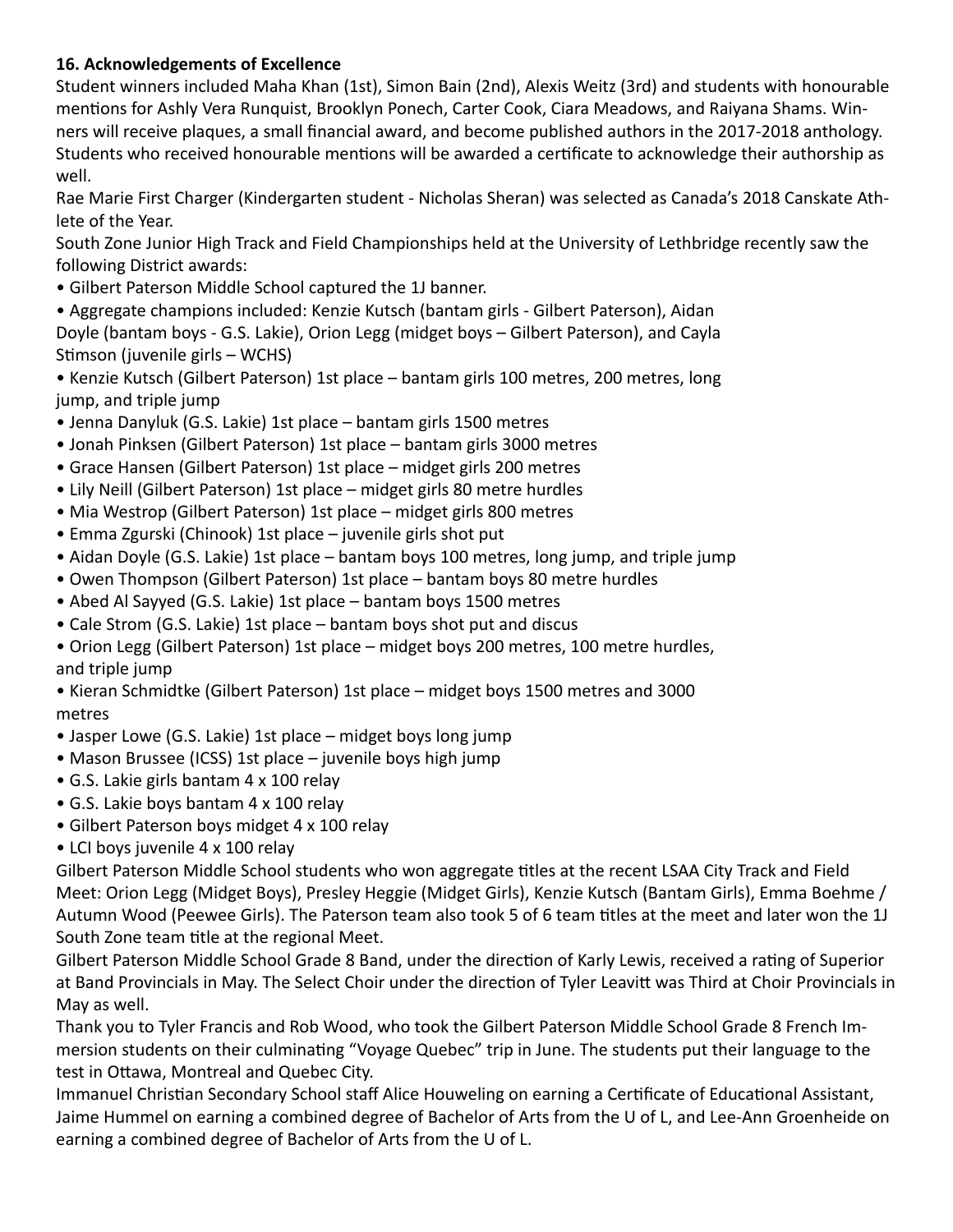#### **16. Acknowledgements of Excellence**

Gilbert Paterson Middle School students recently competed in the Math Kangaroo Canada 2018 contest:

- Harmony Morris 1st place Lethbridge Regional (Grade 7)
- Zitong Wu 1st place Lethbridge Regional (Grade 6
- Akshara Nagaruru 2nd place Lethbridge Regional Grade 6

• Sophie Sheets – 2nd place Lethbridge Regional – Grade 6

District staff who performed two concerts with the Chinook Chamber Singers recently are:

Karen Hudson, Stephanie McFarlane, Elizabeth Olsen, Regan Brooks, Jordana Kohn, Tyler Leavitt, Graeme Mc-Farlane, and Ken Rogers.

Gilbert Paterson Select Choir (director: Tyler Leavitt) and LCI Chamber Choir (director: Karen Hudson) were selected by the Alberta Music Festival Association to perform in the Alberta Music Festival.

Dylan Taylor, LCI student, was appointed as a member of the 2018/19 Minister's Youth Council.

Working at a provincial level, this 33-member council will share diverse student perspectives and provide input on education issues.

Congratulations to the Churchill One Act play ensemble for their successful weekend at the Provincial Drama Festival May 3-5 in Red Deer. Their play, You are Playing You Now, received recognition as the outstanding school in the Province for Choral Speech as well as the Provincial award as the Best Large Cast Ensemble. Teacher/Director Greg Wolcott and the students cast of 19 wrote the original play.

Congratulations to Churchill Tae Kwon Do students Yen Tat (grade 11) and Peter Johansen (grade 10) on winning gold medals at the Legacy Tae Kwon Do tournament May 4-5. Darin Gibson teaches a Tae Kwon Do option program at Churchill for grades 9-12.

Congratulations to the Churchill Badminton team on capturing the 3A South Zone Championship. Congratulations to Churchill grade 11 student Damon Van de Graaf on being a representative to the Alberta Education Minister's Youth Council. Students on the Council provide their perspectives to the Minister and Alberta Education on educational issues. Damon is a politically involved student who recognizes the crucial role politics plays in shaping how society functions.

Congratulations to Churchill grade 10 athlete Josh Kiss on winning gold at the ASAA Track and Field Provincials as member of the South Zone Junior Boys relay team.

Congratulations to Churchill grade 10 student Jackson Lowe who represented Alberta at the Canadian Gymnastics Championships in Waterloo, ON May 22-26. Jackson competed in the National Open category. Congratulation to the Churchill Bulldog Rugby team on winning gold in the ASAA Rugby Tier II Provincial Championships! The Bulldogs have been to the Provincials 10 consecutive years, winning 7 Gold, 2 Silver and 1 bronze.

Congratulations to the Churchill Griffins rugby team who finished 4th at ASAA Rugby Tier II Provincials.

#### **17. Administration Appointments**

The following administration appointments have been made for the 2018/2019 school year: Aaron Fitchett Vice-Principal WCHS Keith van der Meer Vice-Principal LCI Rebecca Adamson Vice-Principal Senator Joyce Fairbairn Middle Terry Hagel Vice-Principal Senator Joyce Fairbairn Middle Chris Harris Principal General Stewart Bob White Vice-Principal Senator Buchanan Gordon Vatcher Vice-Principal LCI Tara Cunningham Vice-Principal Chinook The Board received the report as information.

#### **18. Board Priorities Report**

The report, which is intended for Education Centre staff to provide updates to the Board regarding progress in Board priority areas, can be found starting on Page 107 of the **[AGENDA](http://www.lethsd.ab.ca/documents/general/2018-06-26%20Board%20Meeting%20Agenda.pdf)**.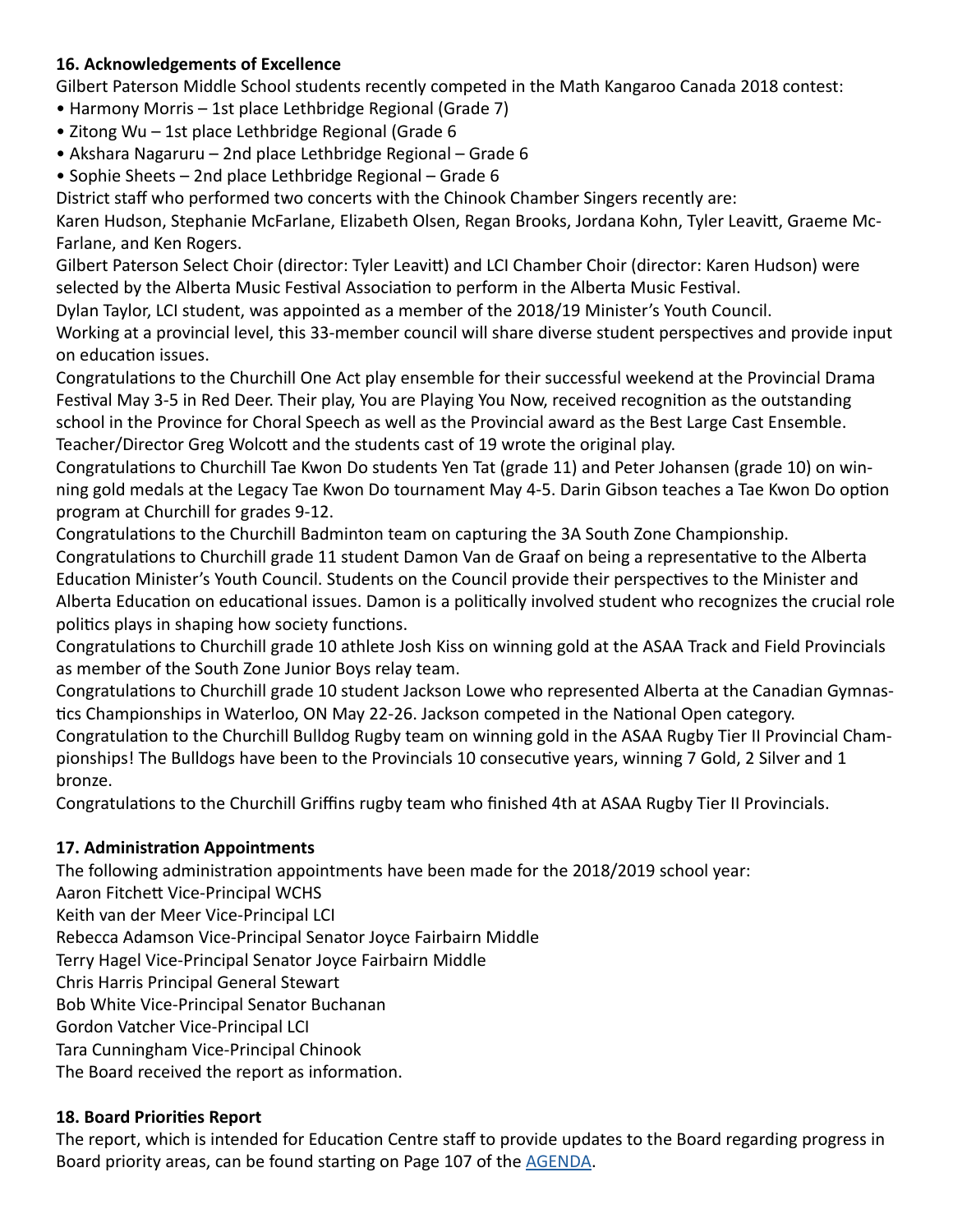#### **19. CIF (Classroom Improvement Fund) Update**

Alberta Education announced April 26th that CIF funding would continue for another year. Executive Council members met with the ATA CIF Committee members in early May and reached consensus regarding the allocation of funds. The allocation of funding for 2018-19 CIF was attached, starting on Page 113 of the [AGENDA](http://www.lethsd.ab.ca/documents/general/2018-06-26%20Board%20Meeting%20Agenda.pdf). The Board received the summary as information.

#### **20. Joint Committee of City of Lethbridge and School Boards meeting – May 23, 2018**

Trustee Jan Foster delivered the report:

The Joint Committee of City/School Boards met on Wednesday, May 23, 2018 at the Lethbridge School District No. 51 Board Room.

Tony Vanden Heuvel, Director of Community Services gave an update on the Supervised Consumption Site. The site has seen 11,000 visits and 111 overdoses and are working on establishing good neighbour policy. The site is now open 24/7 and are working hard on the needle debris program – it is important to note that some users use up to 10 times per day and ARCHES goes back to the same site multiple times during the day. ARCHES also is conducting data on the safe disposal boxes. Custodians in LSD #51 have received the training through ARCHES and administrators have had heightened concern from parents at a few schools.

It was recommended that school districts can have an open house and invite ARCHES to come speak to stakeholders. There was also a request for the City to provide stickers for school districts to place on playgrounds as well as request for needle disposal boxes for schools that have expressed concern.

There was an update on school bus parking in the area of LCI, CCH, St. Francis and École St. Mary from Michael Kelly, Manager of Real Estate and Land Development. A map was shared and traffic has been monitored in this area. The city could use the solution used at Chinook High School or widen 20th Street South by 3-5 metres for saw tooth parking. Michael will forward the design used at Chinook to Holy Spirit for consideration. Counsellor Mauro suggested the possibility of having street between CCH and LCI designated as bus only. A transportation study will take place in the fall of 2018 for this neighborhood. The City will continue to investigate the concept of saw tooth parking and sent the letter of concern from the member of the community to the school boards. Michael Kelly gave an update on Cell Phone Tower resolutions and stated that the City has had a multitude of requests for cell phone towers and is working with companies as neighbourhoods are being developed. The City will ensure they are appropriately placed and keep school districts informed.

Report on the City response to Truth and Reconciliation Commission which has expanded to include more partners including education. When the committee brings an update to Council, the Mayor will look at the composition and expect to see a reformation of that committee with school boards involved likely in the summer of early fall. The goals of the commission is to build on what we are already doing, sharing information, developing specific responses, address issues of racism and discrimination in our city and work with the indigenous community to establish milestones and celebrate successes.

#### **21. Community and Social Development Committee meeting – May 25, 2018**

Trustee Jan Foster delivered the report:

After introductions, welcome and introductory remarks, the committee reviewed the FCSS financial statements and variance report.

The funding for Building Brains & Futures Research contract was approved. CMARD (Coalition of Canadian Municipalities Against Racism and Discrimination) gave an update on their activities.

Vibrant Lethbridge Committee gave a report on 2 recent projects concerning poverty reduction in the city as well as poverty within post secondary population. The committee found that there are a large number of students who are not aware of or using the resources available to them such as student housing, food bank and counselling.

FCSS Procurement Schedule for 2019 was presented as well as the FCSS Annual Report for 2017. Next meeting is scheduled for June 22, 2018.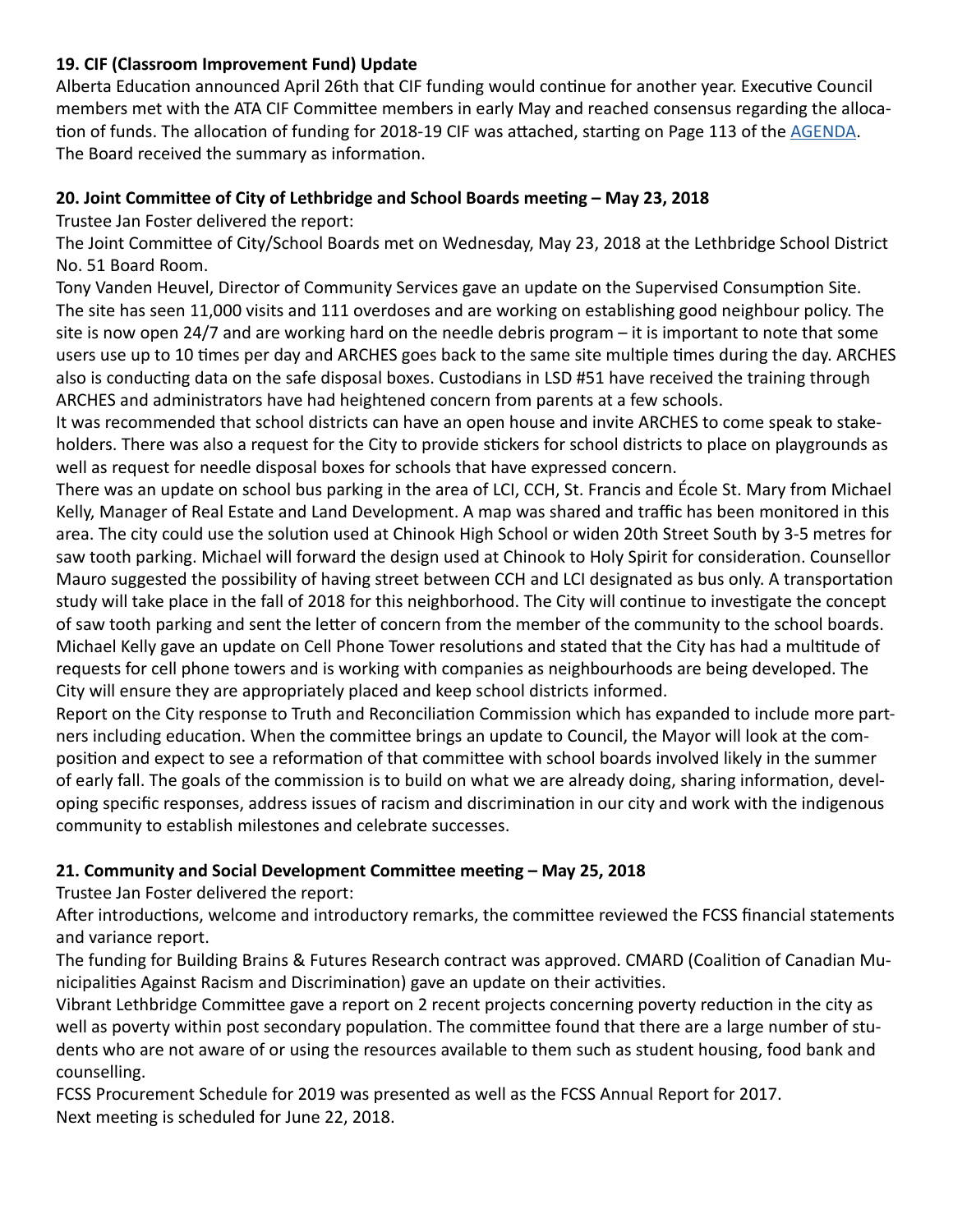#### **22. Friends of 51 Committee – May 30, 2018**

Trustee Tyler Demers provided an oral report.

#### **23. ASBA Spring General Meeting – June 3-5, 2018**

Trustee Donna Hunt provided an oral report.

#### **24. District School Council – June 4 2018**

Trustee Christine Light provided the report:

1. Welcome and Introductions: Shannon Pratt, Joy Morris, Morag Asquith, Amber Johansen, Laura Scarpelli, Heather Paul, Rob Mitchell, Jan Foster, Locke Spencer, Bill Bartlett, Christine Light, Duane Pike, Allison Pike

2. Approval of the Agenda – approved as presented

3. Approval of the Minutes from May 7, 2018 - motion to approve Heather Paul, seconded by Shannon Pratt

4. Business Arising from the Minutes – none

5. Trustee Report was included in the agenda.

Send Trustee report to school councils, Christine Light provided an update.

6. Alberta School Councils Association - Allison Pike

Questions shared by Allison via Duane - is there interest in an Inclusive Education committee, can the District consider having an indigenous immersion program and if not would there be opportunity for an indigenous language program?

Morag invited Allison for a meeting to discuss further - Inclusive Education paradigm shift discussed, challenges both with community protocols, needs and finding Blackfoot Language speakers who are also teachers present as preliminary issues.

7. Reports from District Committees:

Poverty Intervention Committee: "Wham bags" – will continue as is - Karen will be meeting with DeeAnna early next year to determine funding availability.

Poverty luncheon saw a large turn out - thank you to those in the programs and donators.

Wellness Committee meeting: Health Champ Update, Wellness survey (300 participants from staff - priorities targeted - "Staff wellness"/ "structures that impact wellness"), Alberta Health Services participation.

8. District School Council Calendar of Events and Shared Opportunities

ASCA through SAPDC providing information and consultation for Curriculum. First evening is tomorrow.

Nicholas Sheran parent council wishes to explore opportunities for Blanket Exercise.

Morag shared what we are looking at for Parent Education nights for the upcoming year:

Self-regulated Parent, Parenting the Adolescent, Managing Stress (can we live stream to have greater access to these parenting opportunities) welcoming any other suggestions.

9. Superintendent's Report – Morag Asquith

Alberta Education Updates

Nutrition Project Funding

CIF (Classroom Improvement Fund)

Curriculum

Needle Safety posters were shared

10. Roundtable Reports are included with the agenda:

Agnes Davidson - Show and Shine - June 16th, 2018

11. Adjournment

District School Council 2018-19 Meeting Dates:

October 1, 2018 November 5, 2018 December 3, 2018

January 14, 2019 February 6, 2019 Town Hall March 4, 2019

April 1, 2019 May 6, 2019 June 3, 2019 dinner meeting